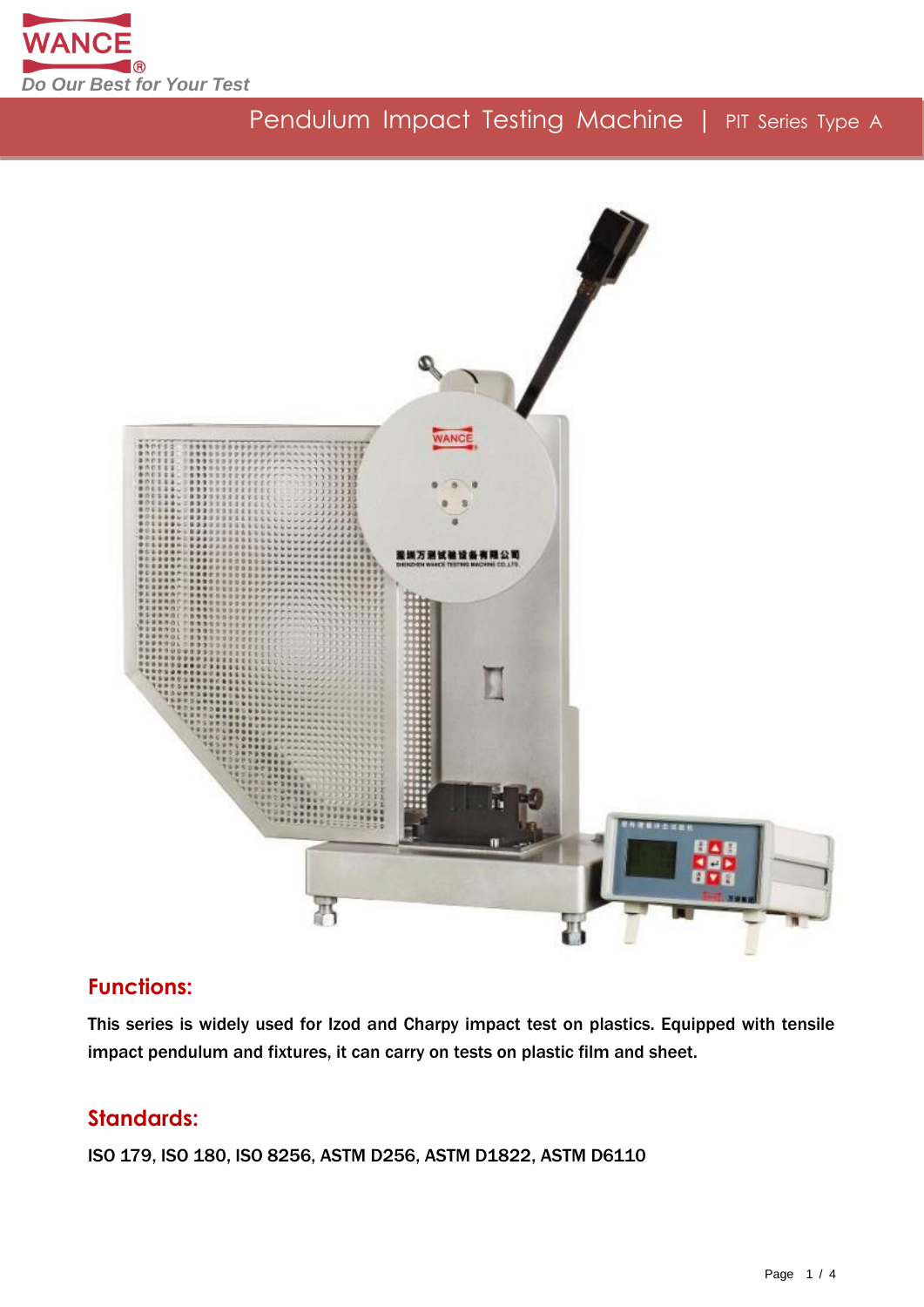## Pendulum Impact Testing Machine | PIT Series Type A

### **Features:**

- $\triangleright$  The pendulum is designed by 3D CAD software and Finite Element Modeling (FEM) calculations, ensuring the accuracy of striking center, the accuracy of pendulum moment, and the accuracy of the test data
- $\triangleright$  Imported high precision ball bearing efficiently reduces energy loses
- $\triangleright$  Simple to operate: easy to change anvil and pendulum
- $\triangleright$  Optional different kinds of pendulum and anvil to meet wide applications
- $\triangleright$  Optional safety shield
- $\triangleright$  Optional digital type
	- LCD display is easy to read absorbing energy
	- Control system has the function of power-off protection
	- Test date can be printed out
	- High resolution data acquisition
	- Automatic energy lose amendment according to standards requirements
	- Controls and electric components are imported, guaranteeing machine stability
- $\triangleright$  Optional test software
	- It can work under X86 OS, like Windows XP, Vista, and Win7.
	- Real-time display of pendulum current angle and energy, angle after impact and absorbed energy, and striking angle.
	- Test report includes test date, test specimen information, absorbed energy, and impact toughness.
	- Automatically judge pass or no-pass according to preset criterion.
	- Test report can be reviewed and exported to EXCEL.

### **Dimensions**

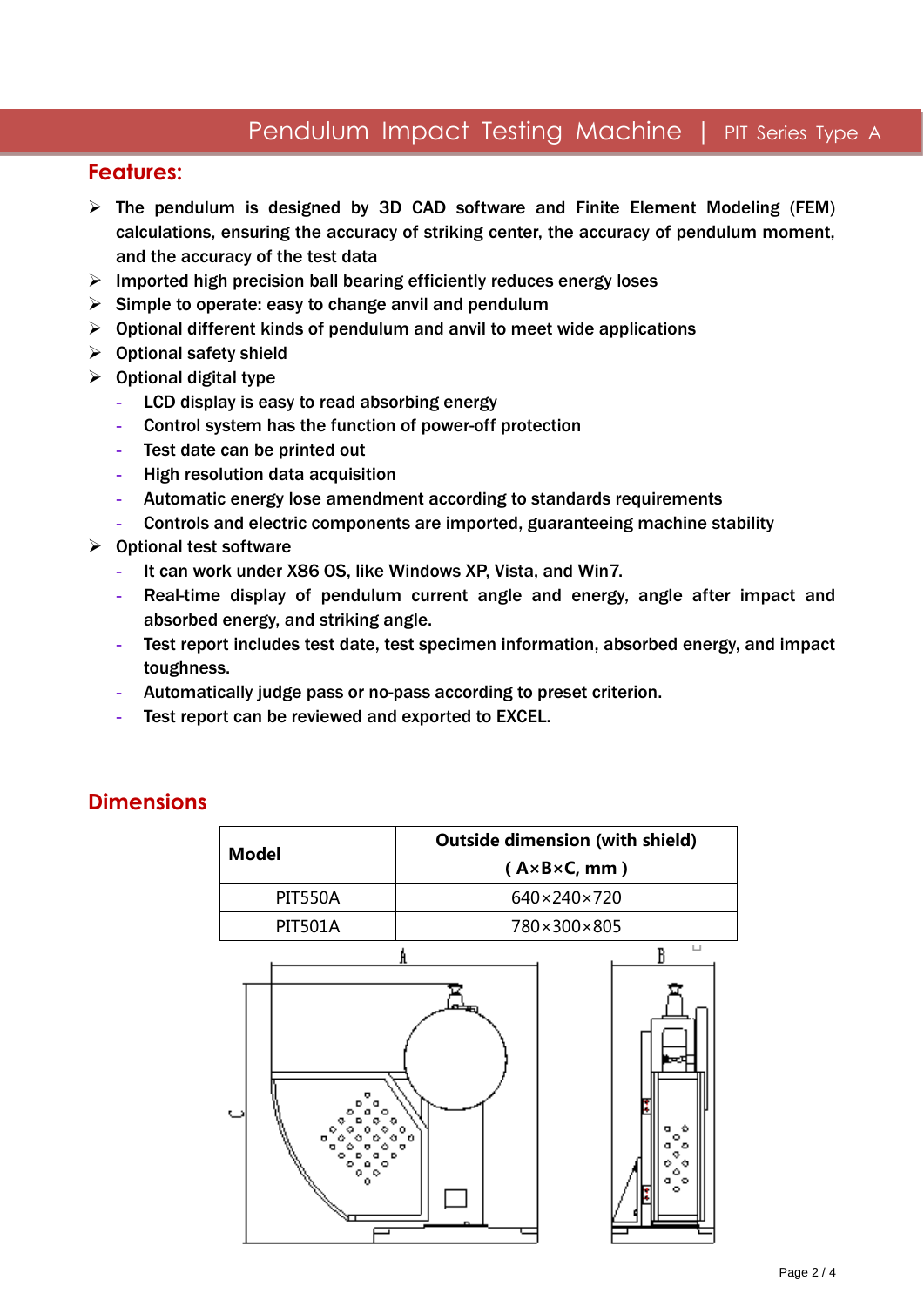## Pendulum Impact Testing Machine | PIT Series Type A

### **Parameters**

#### 1. Impact energy

| <b>Model</b>  | <b>Type</b> | <b>Max energy</b> | <b>Optional energy</b>          | <b>Remark</b>                                                |
|---------------|-------------|-------------------|---------------------------------|--------------------------------------------------------------|
| <b>PIT550</b> | $A-1$       |                   |                                 | -1 dial display<br>-2 digital display<br>-3 Computer display |
| <b>PIT550</b> | $A-2$       | 5.5J              | Charpy: 1J, 2J, 4J              |                                                              |
| <b>PIT550</b> | $A-3$       |                   | Izod(ISO/ASTM):2.75J, 5.5J      |                                                              |
| <b>PIT501</b> | $A-1$       |                   | Charpy: 7.5J, 15J, 25J, 50J     |                                                              |
| <b>PIT501</b> | $A-2$       | <b>50J</b>        | Izod(ISO/ASTM): .5.5J, 11J, 22J |                                                              |
| <b>PIT501</b> | $A-3$       |                   | Tensile impact: 7.5J, 15J, 25J  |                                                              |

#### 2. Angle of pendulum striking: 150°

#### 3. Charpy test

- $\triangleright$  Velocity of striking: 2.9m/s
- $\triangleright$  Distance from the axis of support to the center of percussion : 230mm
- $\triangleright$  Angle of striking tip: 30 $^{\circ}$
- $\triangleright$  Radius of striking edge: 2mm
- $\triangleright$  Radius of curvature of supports: 1mm
- $\triangleright$  Angle of slope of supports: 5°
- $\triangleright$  Angle of taper of supports: 10<sup>°</sup>
- $\triangleright$  Support span: 40mm, 60mm, 70mm
- $\triangleright$  Specimen dimension (length x width x thickness) 80mm×10mm×4mm 50mm×6mm×4mm 120mm×15mm×10mm

#### 4. Izod test

- $\triangleright$  Velocity of striking: 3.5m/s
- $\triangleright$  Distance from the axis of support to the center of percussion: 335mm
- $\triangleright$  Angle of striking tip: 75 $^{\circ}$
- $\triangleright$  Radius of striking edge: 0.8mm
- $\triangleright$  Front angle of striking edge: 5 $\degree$
- $\triangleright$  Back angle of striking edge: 10°
- $\triangleright$  Location of striking edge above top surface of support: 22 $\pm$ 0.2mm Specimen dimension (length x width x thickness)

80mm×10mm×4mm

63.5mm×12.7mm×12.7mm

- 63.5mm×12.7mm×6.4mm
- 63.5mm×12.7mm×3.2mm
- 5. Tensile impact
	- $\triangleright$  Velocity of striking: 3.8m/s
	- $\triangleright$  Distance from the axis of support to the center of percussion: 395mm
	- $▶$  Crosshead mass: 60 $±1g$ , 120 $±1g$
- 6. Machine dimension (L x W x H): 360x240x720 mm
- 7. Weight: 70kg
- 8. Power requirements: VAC220±10% 50Hz 0.5kW